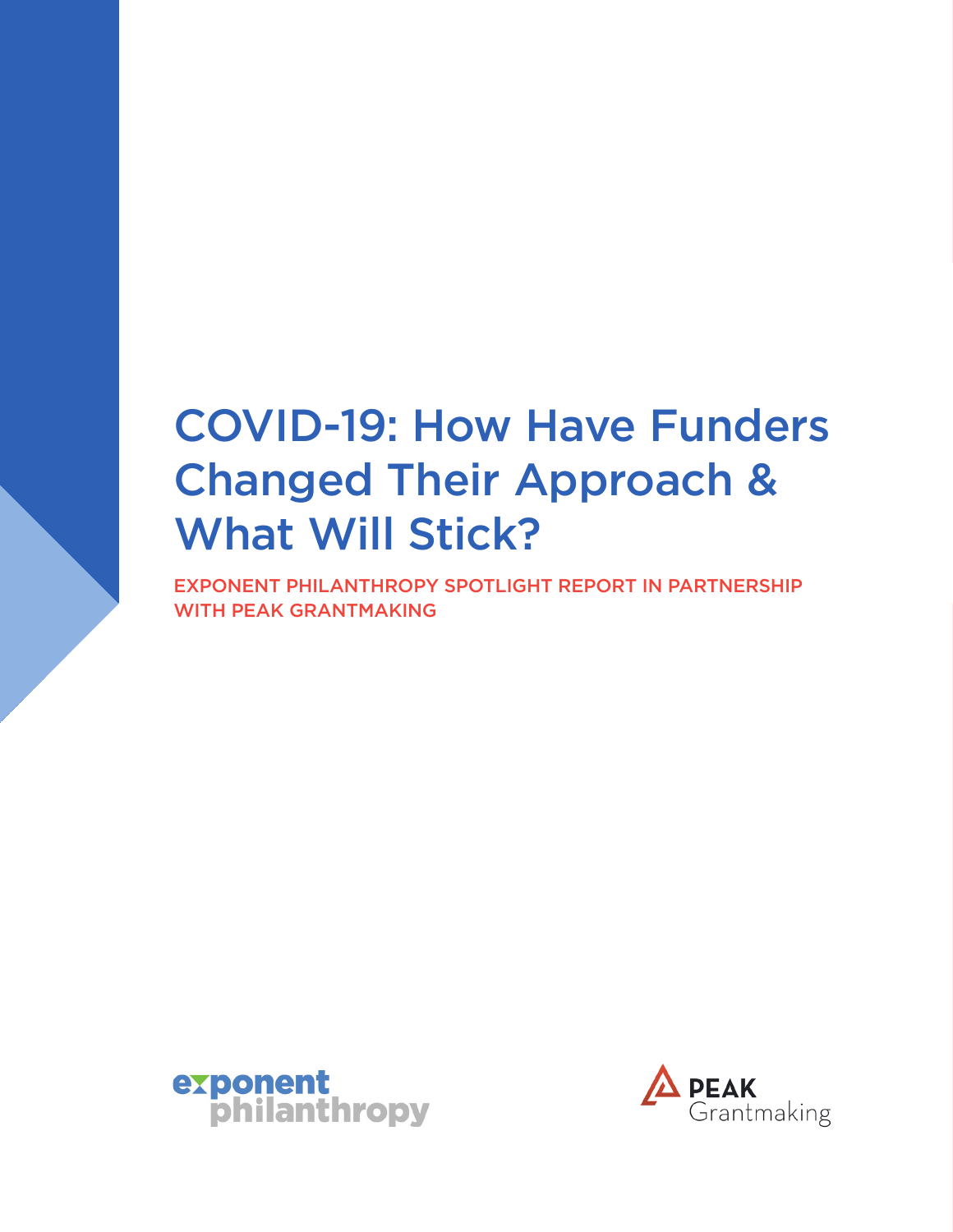# IN THIS SPOTLIGHT REPORT

|                         | Introduction                                 |
|-------------------------|----------------------------------------------|
| $\overline{\mathbf{2}}$ | <b>Changes in Approaches and Strategy</b>    |
| 4                       | Changes to Who and What is Funded            |
| 7                       | <b>Changes to Grantmaking Practice</b>       |
| 9                       | <b>Funders Are Changing Their Operations</b> |
| 11                      | <b>Continuing New Practices</b>              |
| 12                      | Conclusion                                   |
| 13                      | <b>Appendices</b>                            |
| 14                      | <b>Appendix A: Survey Methodologies</b>      |
| 15                      | <b>Appendix B: Additional Resources</b>      |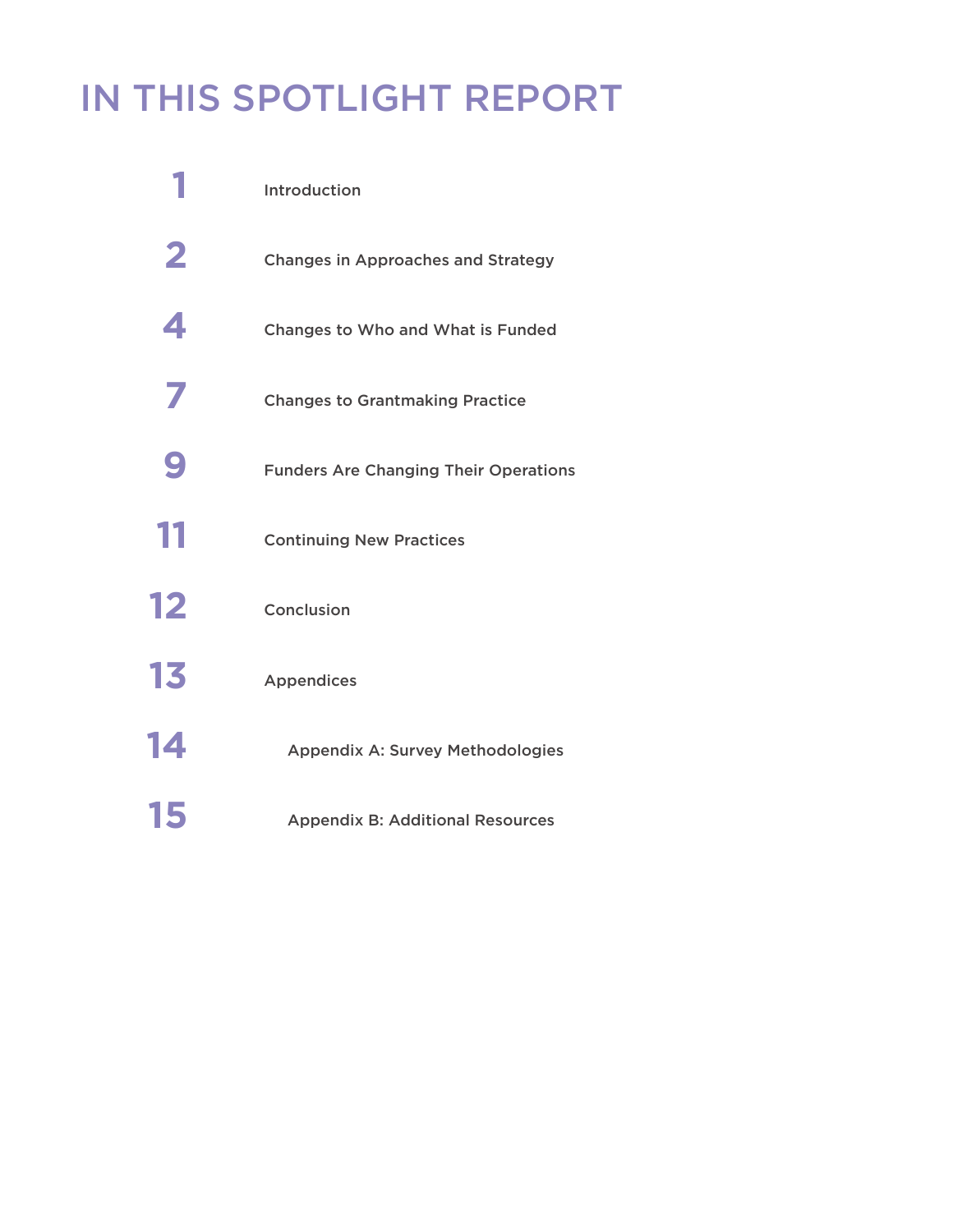## Introduction

Grantmaking has seen a seismic shift since March, 2020 because of the ongoing global coronavirus pandemic. Many practices that seemed necessary just last year (grant restrictions, reporting requirements, paper-based processes, 5% payouts) or difficult (collaborative funding efforts, virtual decision making, open conversations with grantees about risk) are now—mere months later—standard operating procedure. Changes that were impossible or slow moving have suddenly taken on new urgency.

In the wake of an urgent movement to address one crisis, the conversations around power and equity in the philanthropic sector have taken on a sharper edge as mass uprisings related to racial and economic justice amplify the impacts of the pandemic.

Philanthropy is at a pivotal decision-making moment, as is the rest of the world. Do we use this pause and upheaval to embrace a "new normal," or do we return to the way we've always done things?

The impact of this choice could not be more far reaching. This report attempts to capture a moment in time to evaluate where we are as a field, learn from what we're seeing, and determine a way forward—to new and better ways or back to the status quo.

In April, Exponent Philanthropy and PEAK Grantmaking each fielded a survey to see how our respective communities of funders were responding to the impact of COVID-19 on their communities, grantees, and internal operations and processes. Inspired by our members' collaboration during these challenging times, PEAK and Exponent Philanthropy partnered to analyze the survey results in the context of additional reflections and guidance from our members. This report shares our findings.

Together, we have woven a story of the potential for change—if we have the courage to forge a better way forward.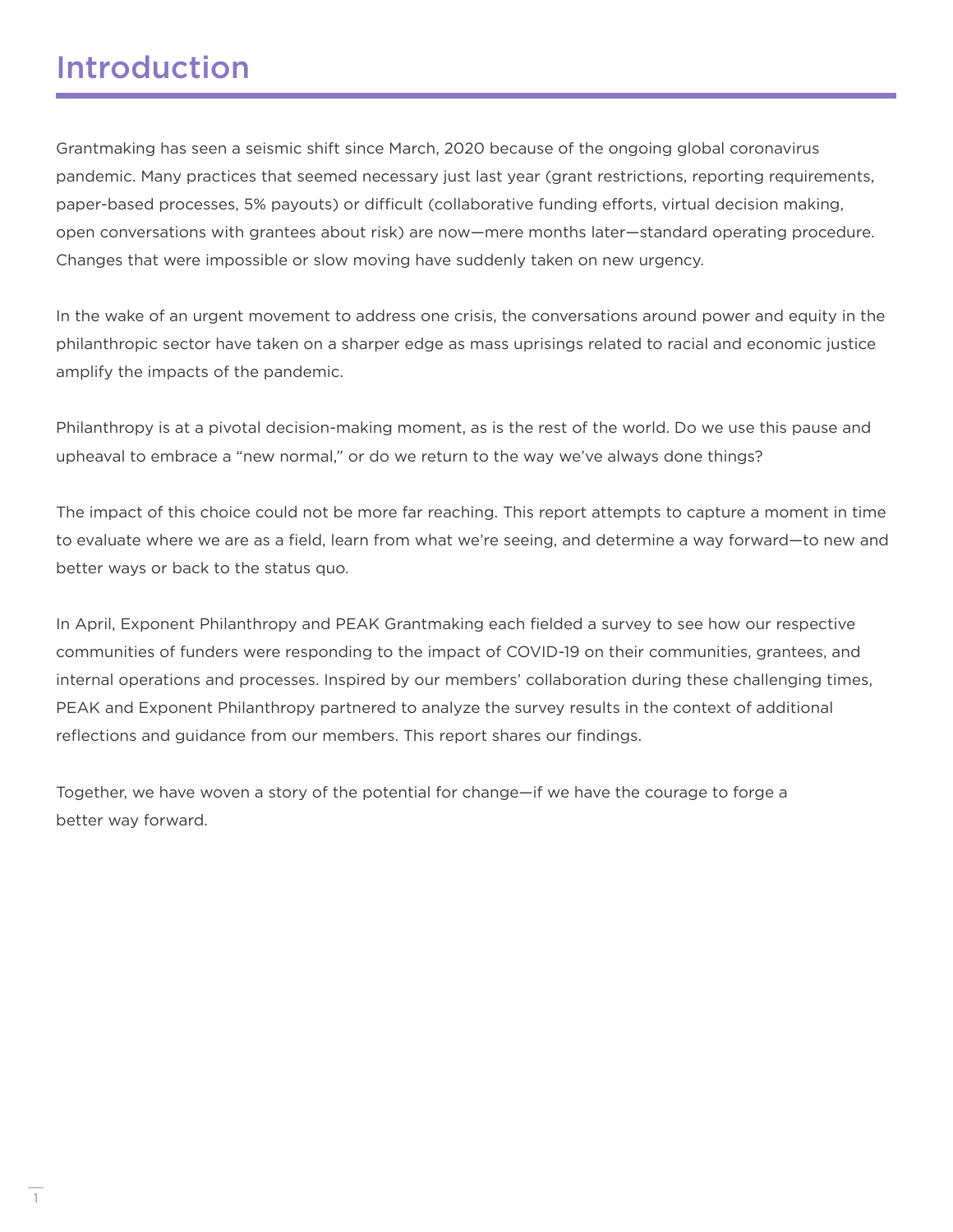### LEAN FUNDERS ARE CHANGING THEIR APPROACH

Nearly 80% of funders responding to Exponent Philanthropy's survey are following a different approach to funding in response to COVID-19. They recognize that the size and scope of this moment requires them to adapt and adjust. Others stress that they are supporting and reassuring current grantees with flexible funds. Survey findings indicate these changes in approach:

- Foundations with more than \$10 million in assets are more likely to have shifted their funding approach.
- Foundations with three or more staff are significantly more likely to have changed their funding approach.

#### Have you changed your funding approach in response to the outbreak of COVID-19? (n = 964)



Of those who haven't changed their approach, almost 20% plan to in the next year.

### DESPITE CONCERNS, LEAN FUNDERS ARE GIVING MORE THIS YEAR

Many funders are still evaluating whether they can give more and how much more. They're concerned about market returns impacting the foundation's long-term viability. Others are restricted by trust documents and unable to increase

their payout. Against some criticism of philanthropy as an institution, funders face a twofold problem in times of economic downturn: increased need and fewer resources.

Beyond the obvious economic and health impacts of COVID-19, funders are voicing concerns about the broader ramifications of social distancing, societal instability, and high levels of unemployment. They are reiterating the need to focus on increases in mental health incidents, suicide rates, hate crimes, and domestic violence. And they and grantees are working to create preemptive support systems.

#### **CHALLENGE:**

What amount of lost capacity and closure in the nonprofit sector and safety social net is acceptable as it relates to lost investment returns?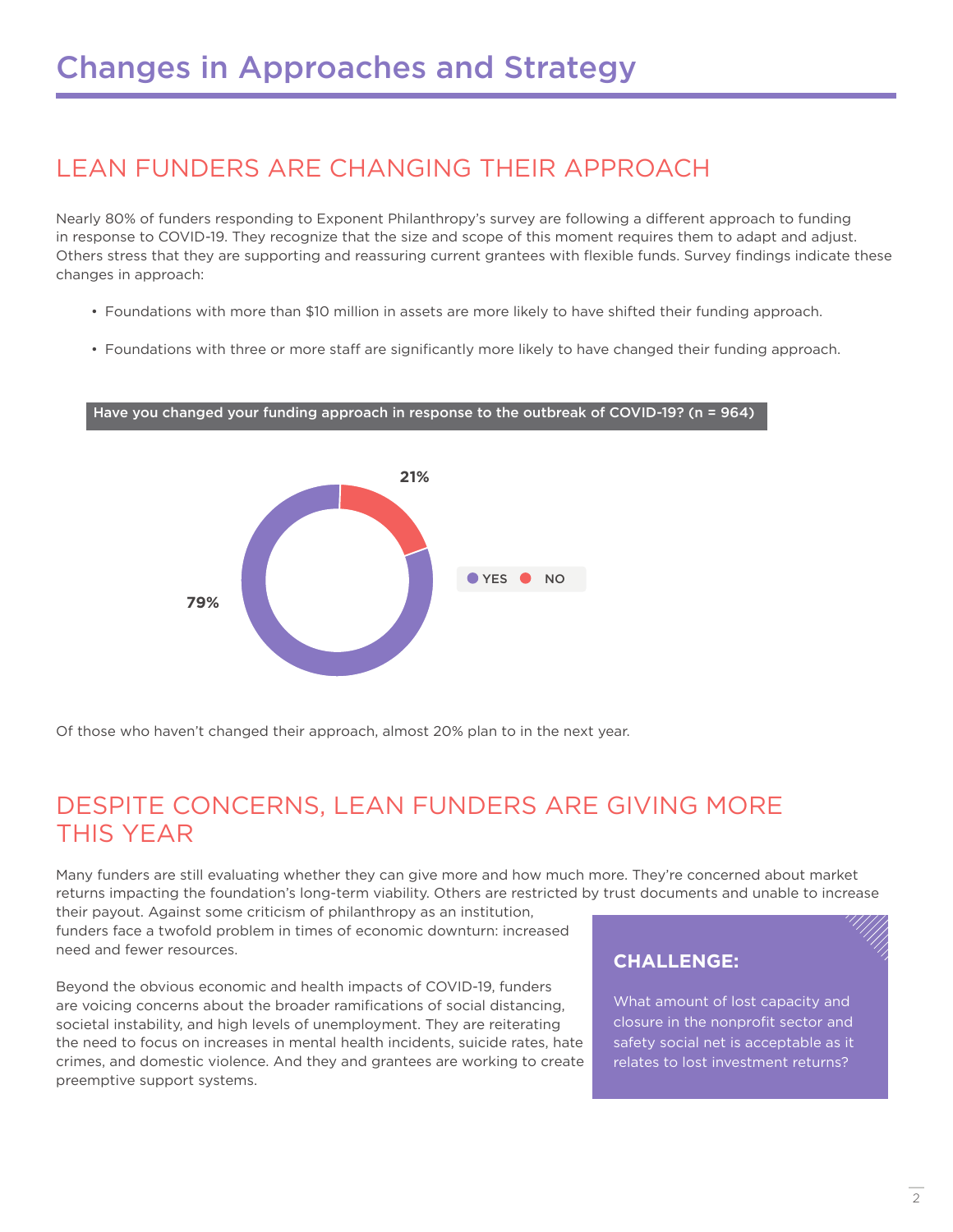**Bright Spot**: Vanessa Briggs, executive director of the Brandywine Health Foundation, shares how critical it is to go beyond supporting large or well-established nonprofits. Briggs says grassroots organizations will be key players in the COVID-19 response and recovery. These organizations have already spread awareness on the importance of social distancing, and they'll continue to inform the public as new measures materialize.

About half of Exponent's survey respondents say they'll give more this year because of the pandemic. And foundations with \$100–\$199.9 million in assets are more likely planning to give more.



Of the foundations planning to increase giving:

- 40.5% will give a certain dollar amount more
- 20.8% will increase the foundation's overall payout
- 5.4% will increase the foundation's grant budget by a certain percentage

**Bright Spot**: 50% of lean funders say they are increasing their payout this year.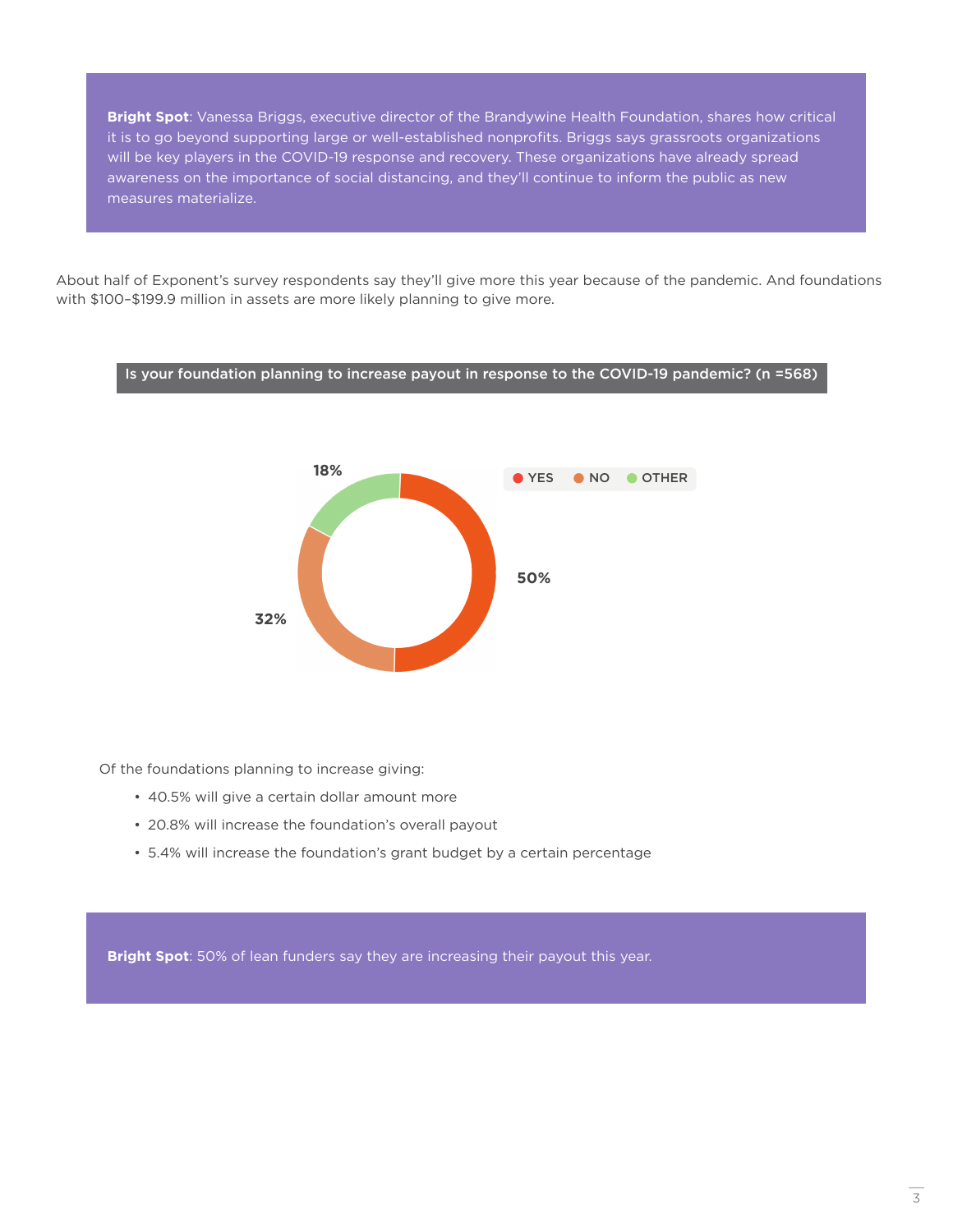## FUNDERS ARE COLLABORATING

Collaboration remains an essential strategy for lean funders responding to COVID-19. Of Exponent Philanthropy respondents, 55% are collaborating with other funders, and 20% are considering doing so.

Some funders are opening their own relief fund, whereas others are contributing to existing ones. A main way funders are collaborating is by supporting combined relief funds:

- 48% of PEAK Grantmaking respondents say they contributed to a regional or national rapid response fund.
- 49% of Exponent Philanthropy respondents say they contributed to a local relief fund.
- 44% of PEAK Grantmaking respondents opened their own rapid response fund.
- 7% of Exponent Philanthropy respondents reported contributing to a national relief fund.
- 4% of Exponent Philanthropy respondents say they contributed to a global relief fund.

Among the Exponent Philanthropy community, funders are much more likely to support local relief funds than national or global ones.

The Ausherman Family Foundation and The Helen J. Serini Foundation highlight lessons learned after they began working together in Frederick, Maryland, in response to the pandemic:

- Start with who you know. These two foundations had been casually working with other place-based funders in their region. But with the COVID-19 outbreak, they began collaborating more formally. They cofunded a grant opportunity with the local United Way and community foundation, developed an optional survey for nonprofits in the community, and hosted calls with nonprofit and foundation leaders. By relying on relationships cultivated over time, these collaborating foundations can now move swiftly to support their communities.
- Create space for nonprofits to collaborate. Recognizing that nonprofits are on the front lines of the COVID-19 pandemic, funders are providing the moral and financial support necessary to create spaces for nonprofits to collaborate. These two foundations assisted nonprofits with identifying and purchasing essential supplies (e.g., gloves, masks, sanitizers, grocery gift cards, diapers). They also partnered with the local YMCA to collect and distribute these supplies and other in-kind donations. Because of social distancing limitations, many of the YMCA's operations were suspended, but they were able to use their space and personnel to manage logistics.

## Changes to Who and What is Funded

Many lean funders are shifting some funds to support new populations. A little more than half (53%) are supporting those economically affected by COVID-19. And almost 42% are making grants to nonprofits outside of their normal portfolio.

#### Funders are shifting their focus to support:

- Individuals economically affected by COVID-19 (53%)
- Nonprofits outside of the foundation's typical funding portfolio (41%)
- Another group not listed (32%)
- First responders and health care workers (18%)
- Health-focused nonprofits if outside of the foundation's typical funding area (15%)
- Local hospitals (15%)
- Individuals medically affected by COVID-19 (14%)
- Small businesses and their employees (14%)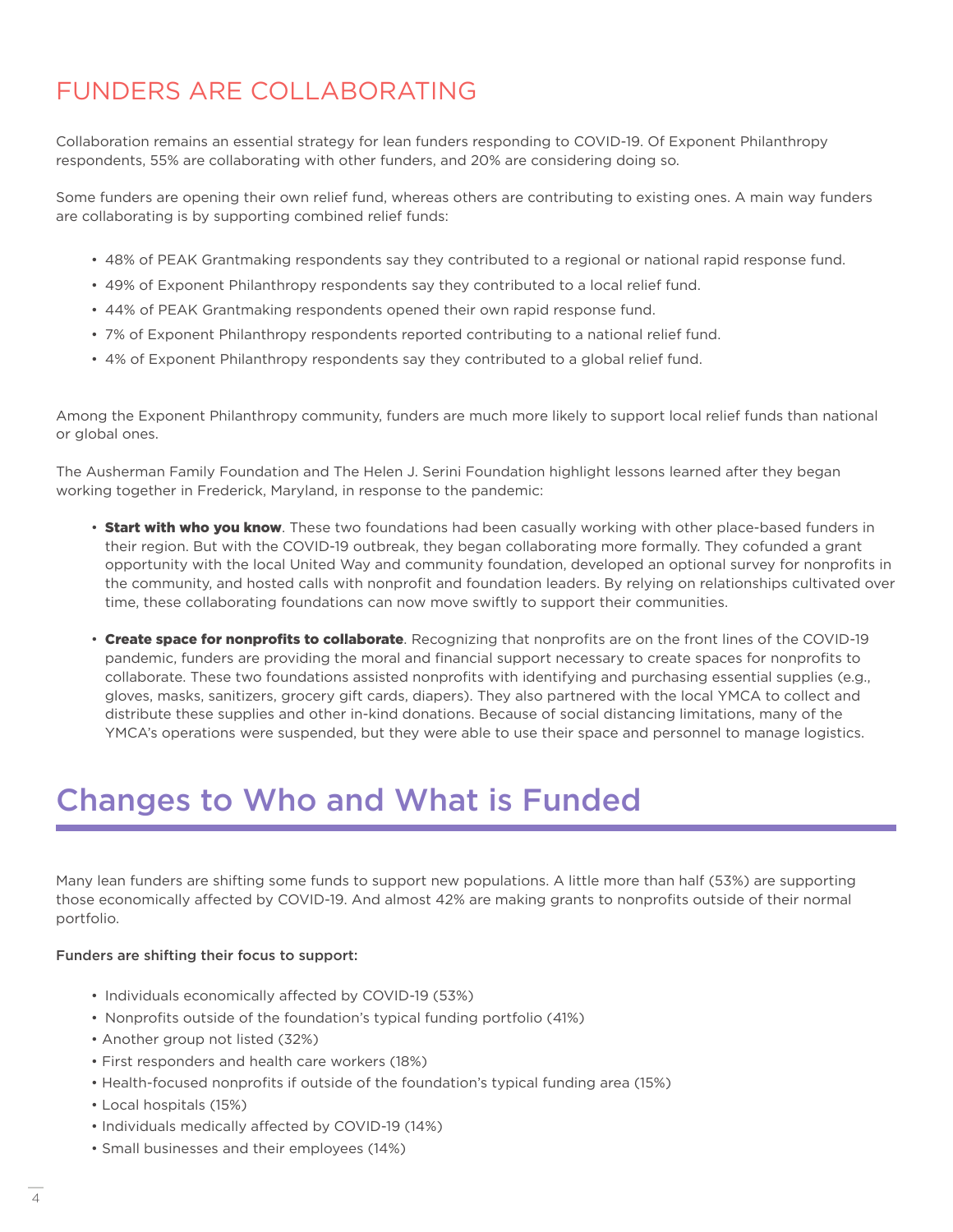#### Key differences include:

- Community foundations were more likely to shift support to health-focused nonprofits (31%) and first responders (42%).
- Very large foundations with more than \$200 million in assets were more likely to support individuals medically affected by COVID-19 (30%).
- Smaller foundations with assets between \$1 and \$10 million (74%), and very large foundations with assets above \$200 million (87%) were more likely to shift support to individuals economically affected by COVID-19.
- Funders with between \$25 and \$100 million in assets (58%) were more likely to shift support to nonprofits outside of their typical funding portfolio.

### ADDRESSING RACIAL INEQUITIES

Since fielding the survey, Exponent Philanthropy and PEAK Grantmaking have heard anecdotally that many funders are also shifting their funding focus because of racial inequities magnified by COVID-19. Although some funders have explicitly applied a racial equity lens to their grantmaking, only a few are doing so in intentional ways that they can track as part of this crisis.

Although COVID-19 has magnified racial inequities, they don't have a central role in many funders' responses:

- 18% of PEAK Grantmaking respondents reported including equity as a primary driver for grant decision making.
- 10% of PEAK Grantmaking respondents track the demographic data on leaders of organizations receiving emergency response funds.
- 9% of PEAK Grantmaking respondents track the demographic data on the beneficiaries of organizations receiving emergency response funds.

### **CHALLENGE:**

Are we exacerbating inequities in our crisis response? How can we know?

#### Are you collecting demographic data?

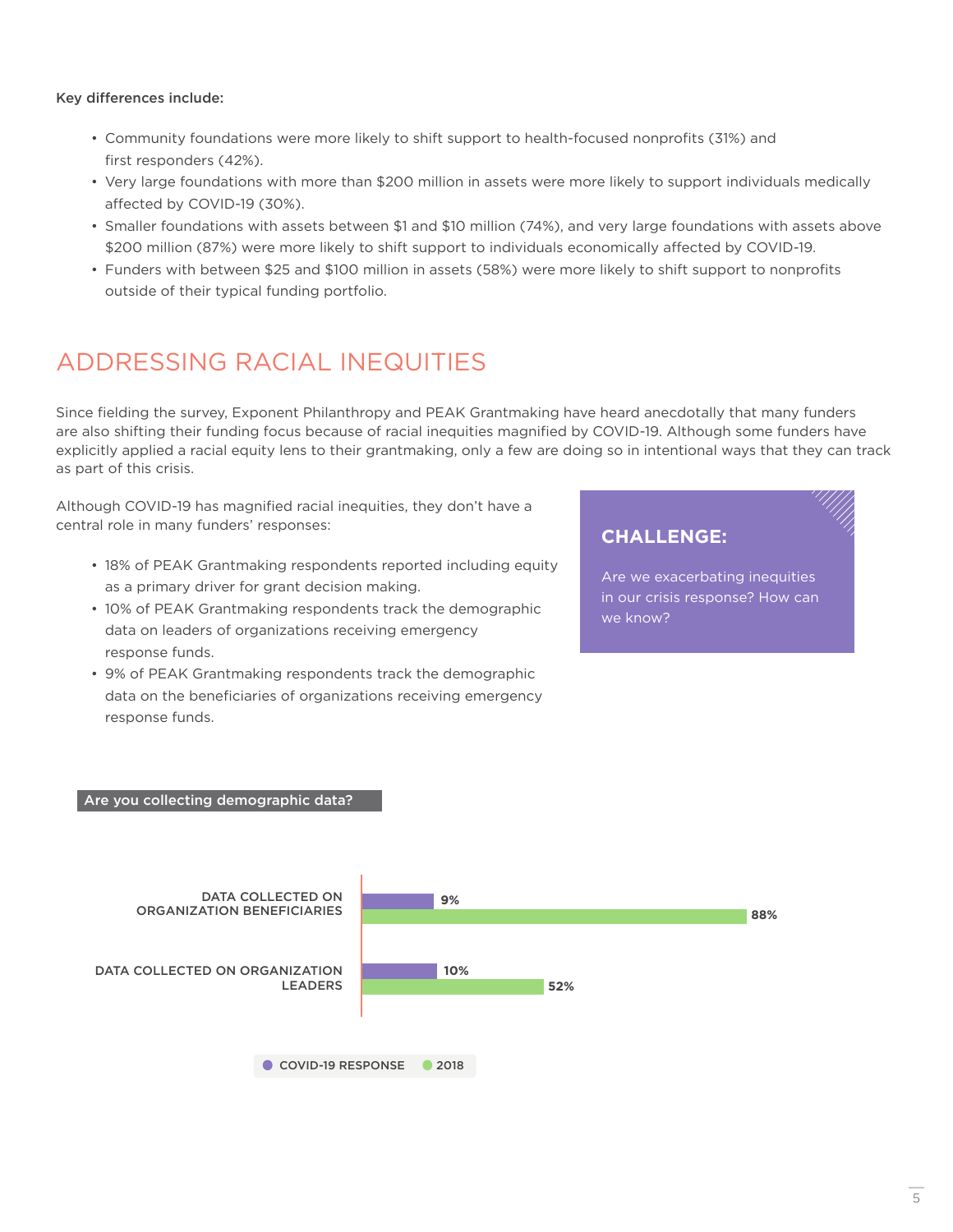These findings stand in sharp contrast with data previously collected by PEAK Grantmaking in which 56% of grantmakers reported having an explicitly stated commitment to racial equity or diversity, or equity and inclusion during 2019. And more than 50% reported collecting and using demographic data in 2018.

Given the urgency of the pandemic, many funders apparently are setting aside efforts to address racial inequities so they can get money out quickly and—as we heard from Exponent Philanthropy members—to organizations and leaders they already know and trust.

**Bright Spot**: Several funders have voiced concerns about disparities in funding for nonprofits led by white people and those led by people of color as well as the resulting risk to nonprofits in times of uncertainty. Armando Castellano, a trustee at The Castellano Family Foundation, says he is bringing attention to the imbalance in access to philanthropic dollars and is collaborating with other funders to help mitigate funding disparities.

COVID-19 has brought many societal inequities to light, and some funders are focusing their support on highly vulnerable communities. Nicole Baran of The Peggy and Jack Baskin Foundation says, "Instead of funding widely and hoping some of that reaches the margins, we put funding the people at the margins at the center of our work." Because government programs aim to help huge swaths of the population, philanthropy is well positioned to offer targeted support to those most in need.

### FUNDING INDIVIDUALS AND OTHER POPULATIONS

Many funders are focusing on getting funds to individuals directly or are funding programs that provide financial support to individuals. Of the funders surveyed, 53% report shifting their work to support individuals economically affected by COVID-19, and 14% say they shifted their work to support individuals medically affected by COVID-19.

A number of funders are working with local nonprofits to provide direct financial support to individuals in need. They recognize that their grantees, many of whom are social services providers, have deep relationships with clients and may already have cash assistance funds set up for their needs.

Lean funders say they are often working with local partners to support individuals in their communities. The most common partners are local community foundations and United Ways, but others are funding local public school foundations or national organizations that support workers.

Some funders are working to support local businesses by coordinating with their local U.S. Chamber of Commerce Foundation, a 501(c)(3) organization, to provide small business support. Others are advocating an increase in the availability of low- or no-interest loans for their local businesses and nonprofits. And others are offering loans to nonprofit partners in the form of program related investments to help them cover costs as they wait for additional funds.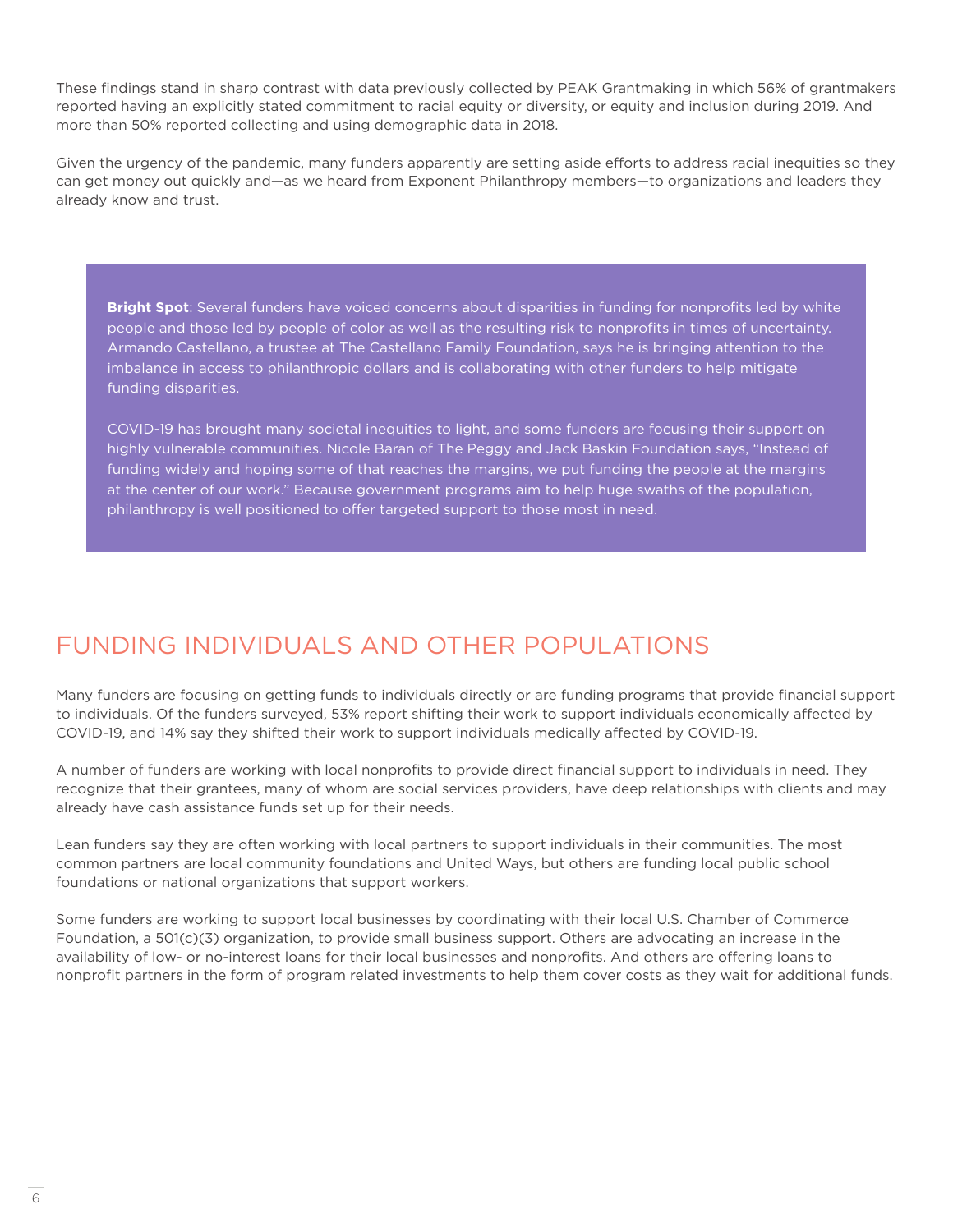Foundations are adjusting their grantmaking practices to better support nonprofit partners during COVID-19.

**Bright Spot**: The Robert Sterling Clark Foundation's approach is one many lean funders can emulate. At the outset of the pandemic, the foundation reached out to reassure its existing grantees that the foundation would honor current funding commitments. It also added 1 year of additional funding to every grant, relaxed the timing of grant reporting, and provided virtual office hours to foster continued informal conversations.

## SURVEYING GRANTEES

Funders are surveying grantees and nonprofits in a variety of ways to learn how to best support them and their communities.

Many funders don't want to burden grantees with onerous surveys, so they're moving to brief ones or are partnering with peers to share survey information. Of the PEAK Grantmaking respondents, 46% reported they are surveying their grantees or community to help anticipate emergent needs

### CHANGING PROCESSES AND TIMING OF GRANTS

Funders moved to act quickly at the outset of the pandemic. As the pandemic continues to spread within the United States, funders are working to adjust their grantmaking processes and timing to get money to their grantees quickly rather than wait for their traditional grant cycles to arrive:

- 72% of Exponent Philanthropy respondents are making emergency response grants outside the foundation's normal grant cycle, and 13% are considering doing the same.
- 67% of PEAK Grantmaking respondents reported reducing their application requirements or implementing more flexible requirements for rapid response funds.
- 62% of PEAK Grantmaking respondents say they have altered their typical process for grant decision making.

**Bright Spot**: In PEAK Grantmaking's community conversations and Exponent Philanthropy's member discussions, several funders reported doing extensive outreach to current grantees to find out their most important needs and also to provide immediate funding—sometimes even without applications. And some funders reacted even more quickly, giving unsolicited grants within a week after the crisis began.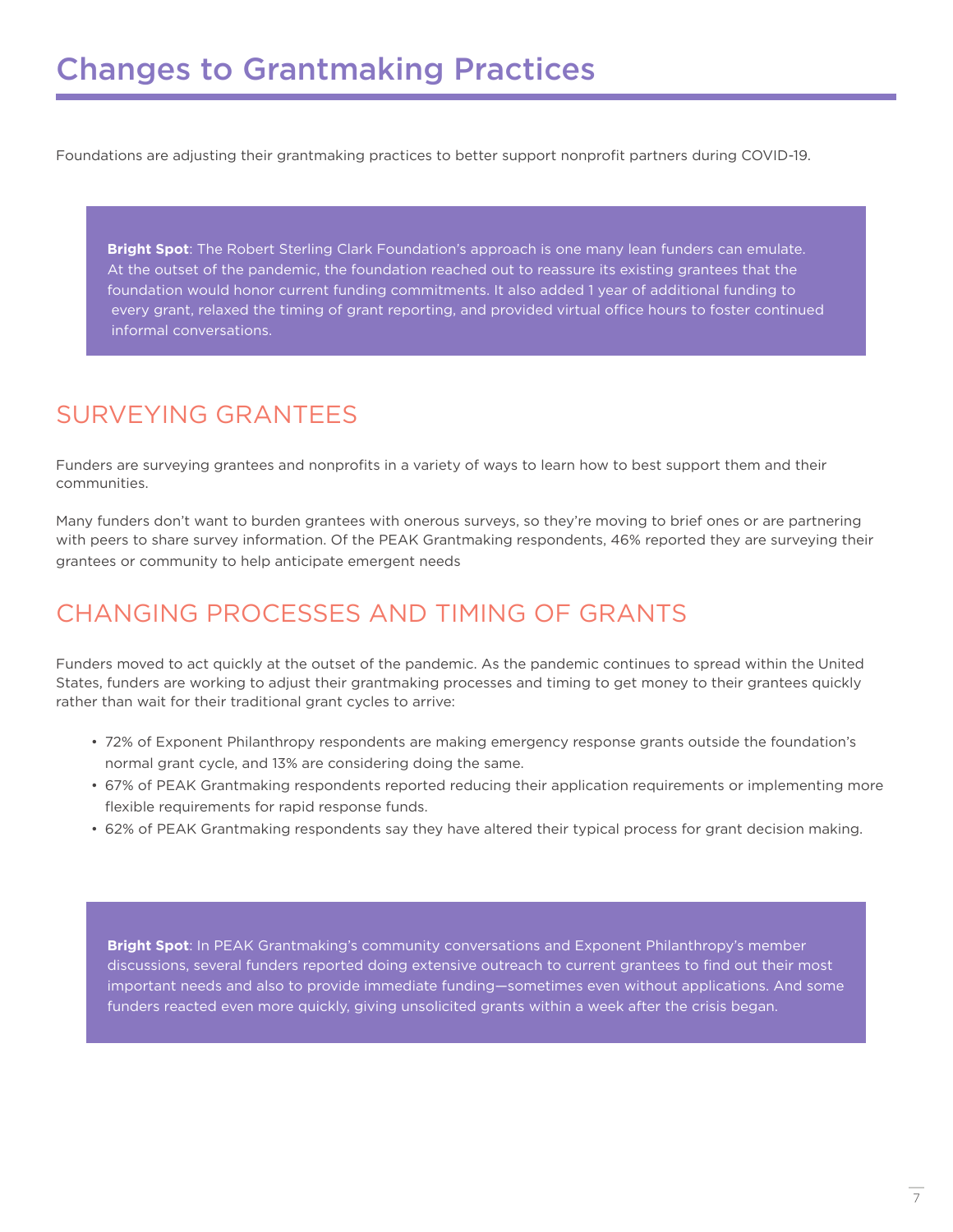### MAKING FUNDS AND REPORTING MORE FLEXIBLE

Many funders say their first response to COVID-19 was to move toward more flexible funding for their existing grantees. Recognizing that the situation is fluid and nonprofits' future needs are unknown, many are providing additional general operating support to their grantees by converting existing grants to unrestricted grants, suspending or postponing reporting requirements, or both.

In terms of reporting, more funders are accepting quick updates via e-mail or phone, extending reporting deadlines for interim and final reports, and even suspending reporting altogether. Some are adjusting evaluation plans and reducing report requirements. Education funders are realizing they need to entirely rethink evaluation for their grantees given the disruption in the school year. Here are changes funders are making:

- 64% of PEAK Grantmaking respondents say they are eliminating or reducing reporting requirements
- 64% of Exponent Philanthropy respondents are converting existing grants to more flexible funds, and nearly 15% are considering doing so.

#### **CHALLENGE:**

In one of their community conversations, PEAK's members expressed the concern of how funders will account for the success of their grants if they reduce or eliminate reporting requirements or convert restricted grants to unrestricted grants. They also acknowledged that success may simply be "keeping the lights on" for their nonprofit partners.

- 57% of PEAK Grantmaking respondents reported converting existing project grants to operating grants
- 56% of Exponent Philanthropy respondents are delaying or postponing reporting deadlines, and 15% are considering doing the same.

### "

COVID-19 forced a new normal upon us all, funders included. As a result, the Reidsville Area Foundation is leaning into new, easier ways of lightening the load of grantees by revamping our application process and reducing, delaying, or waiving grant requirements. We are making time to collaborate frequently with fellow funders on local, state, and national levels to find what's working for other communities and to connect to available resources beyond our county borders."

TANGO MOORE, REIDSVILLE AREA FOUNDATION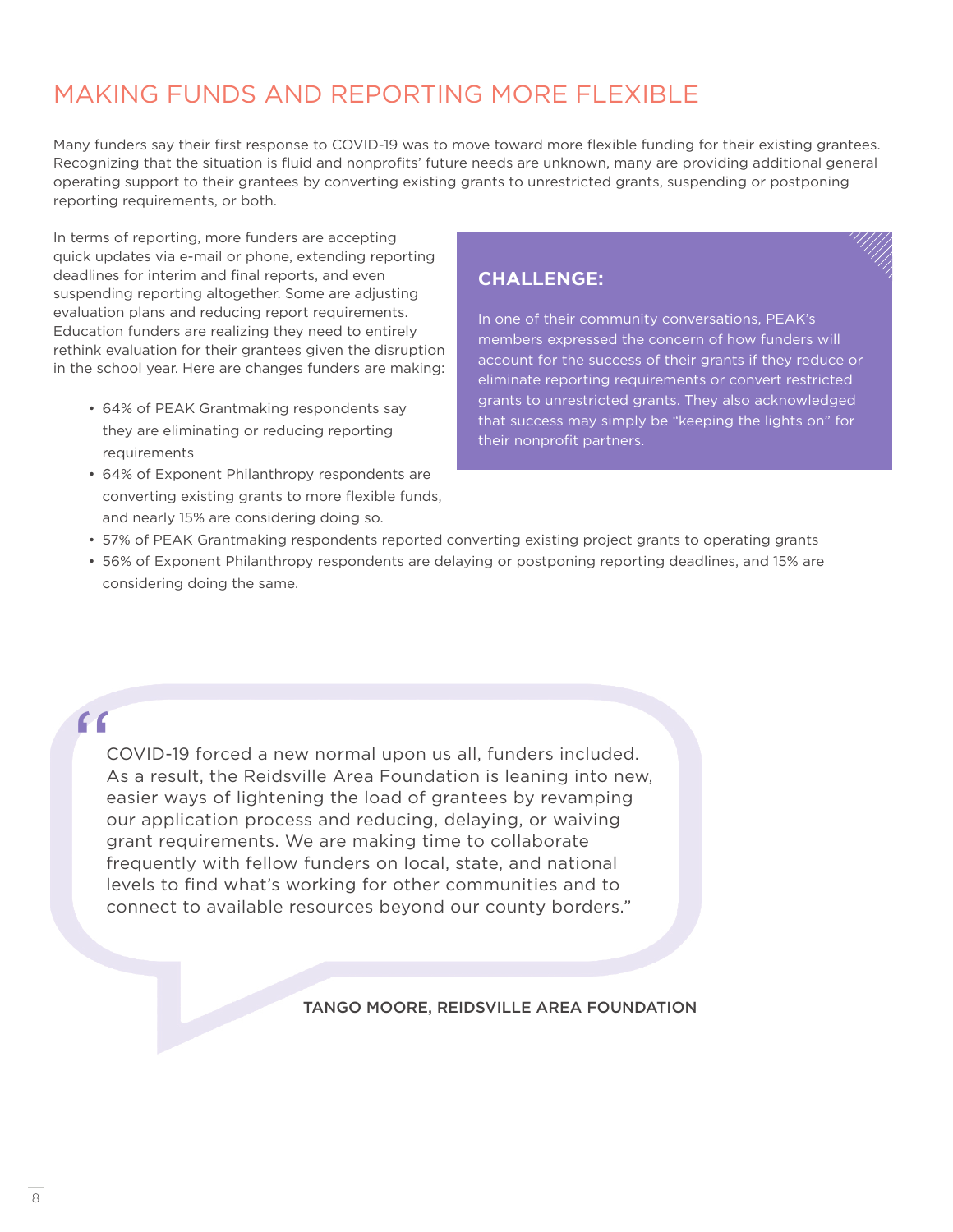### MAKING ADDITIONAL GRANTS TO EXISTING GRANTEES

Funders aren't just making their funds more flexible, they also are making additional grants to their grantees to provide more support. For some funders, these are one-time, additional grants; others are automatically renewing grants for the next fiscal year to give their grantees long-term reassurances. Survey findings show that:

- 63% of funders are making additional grants to existing grantees, and 22% are considering it.
- 43% of PEAK respondents are providing extra operating support to existing grantees to help them ride out the crisis.

### HAVING OPEN CONVERSATIONS WITH GRANTEES

Funders know the importance of not just providing financial support but also giving grantees the space to share their concerns. Many Exponent Philanthropy and PEAK Grantmaking members highlight having open and honest conversations with their grantees as essential so they can understand how best to support their nonprofit partners. Some have learned that their grantees need additional funds as soon as possible. Grantees have conveyed to other funders that they need time to better understand their challenges.

**Bright Spot**: Of PEAK Grantmaking respondents, 77% report having open, transparent conversations with grantees about the risks they are facing that will impact program delivery and overall sustainability.

# Funders Are Changing Their Operations

Lean funders' lives have been upended by the pandemic and social distancing. Foundations are holding virtual board meetings (70%), virtual staff meetings (59%), and virtual meetings with grantees (59%). Of those surveyed, 55% report postponing site visits and almost 30% have made the move from issuing paper checks to making electronic payments for grants.

**Bright Spot**: Like the rest of the country, lean funders are now working in a virtual setting. As states introduce, expand, or revisit measures to curb the spread of COVID-19, lean funders are adjusting their work accordingly. Although many lean funders have closed their offices, they haven't closed their doors. Some say they're now conducting virtual site visits, and many others are holding virtual board meetings.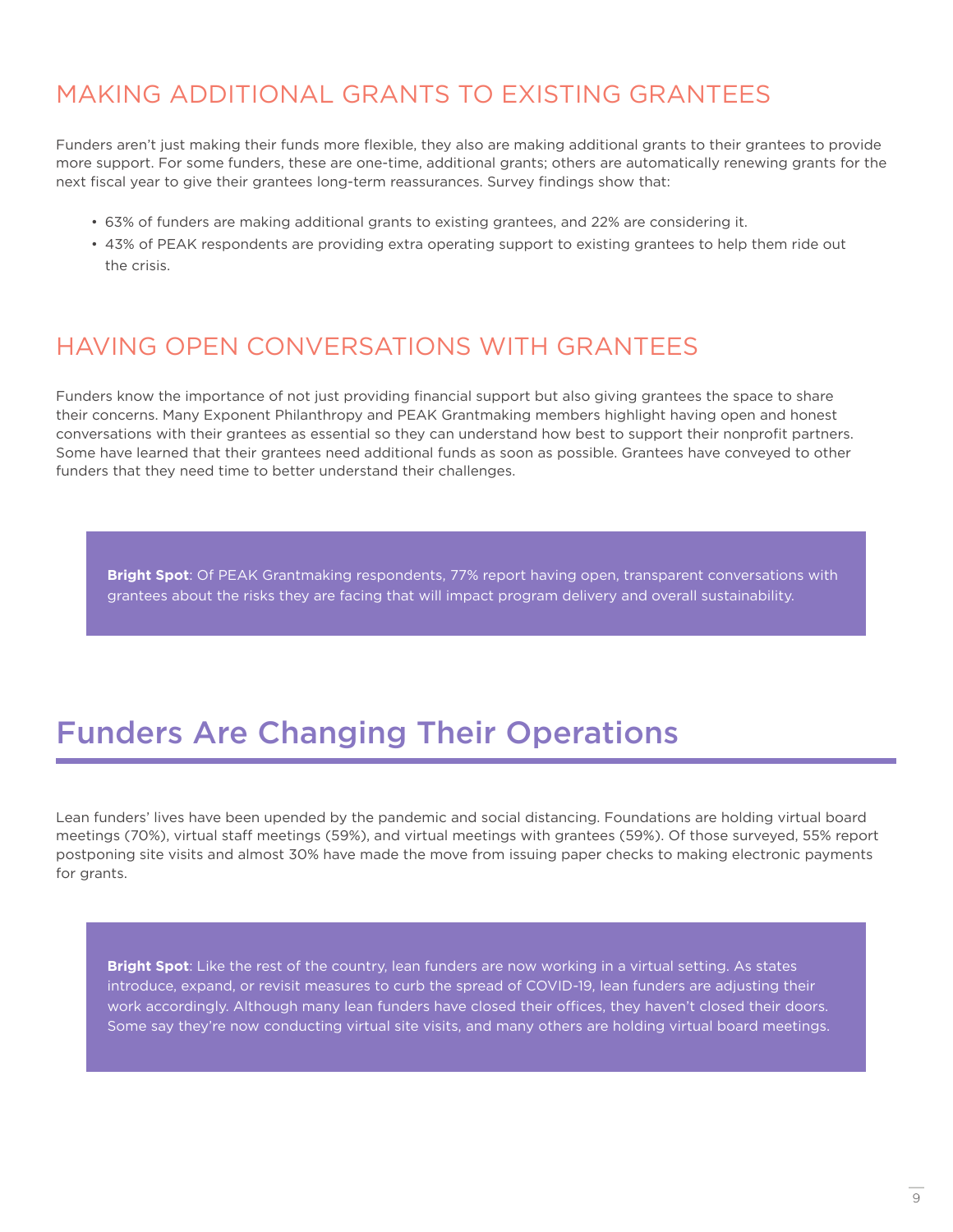Survey findings revealed a few key variations:

- As asset size increases, foundations are more likely to have closed their offices, hold virtual board meetings, conduct staff meetings virtually, and have virtual meetings with grantees. They also are more likely to have moved from issuing paper checks to electronic payments.
- Community foundations and independent foundations are more likely to have closed their foundation's office, hold virtual board meetings, and conduct virtual meetings with grantees.
- Community foundations also reported they are more likely to conduct virtual staff meetings.

Have you changed the way your foundation operates in response to the spread of COVID-19 in any of the following ways? (Select all that apply)



#### **CHALLENGE:**

Paper-based processes don't work in the time of social distancing. With many foundations closing their offices and working remotely, they are shifting how they pay their grantees. Whereas some funders shared stories of hand-delivering checks (while keeping a safe social distance), many others are shifting their grant payments to electronic fund transfers (EFTs) in place of checks.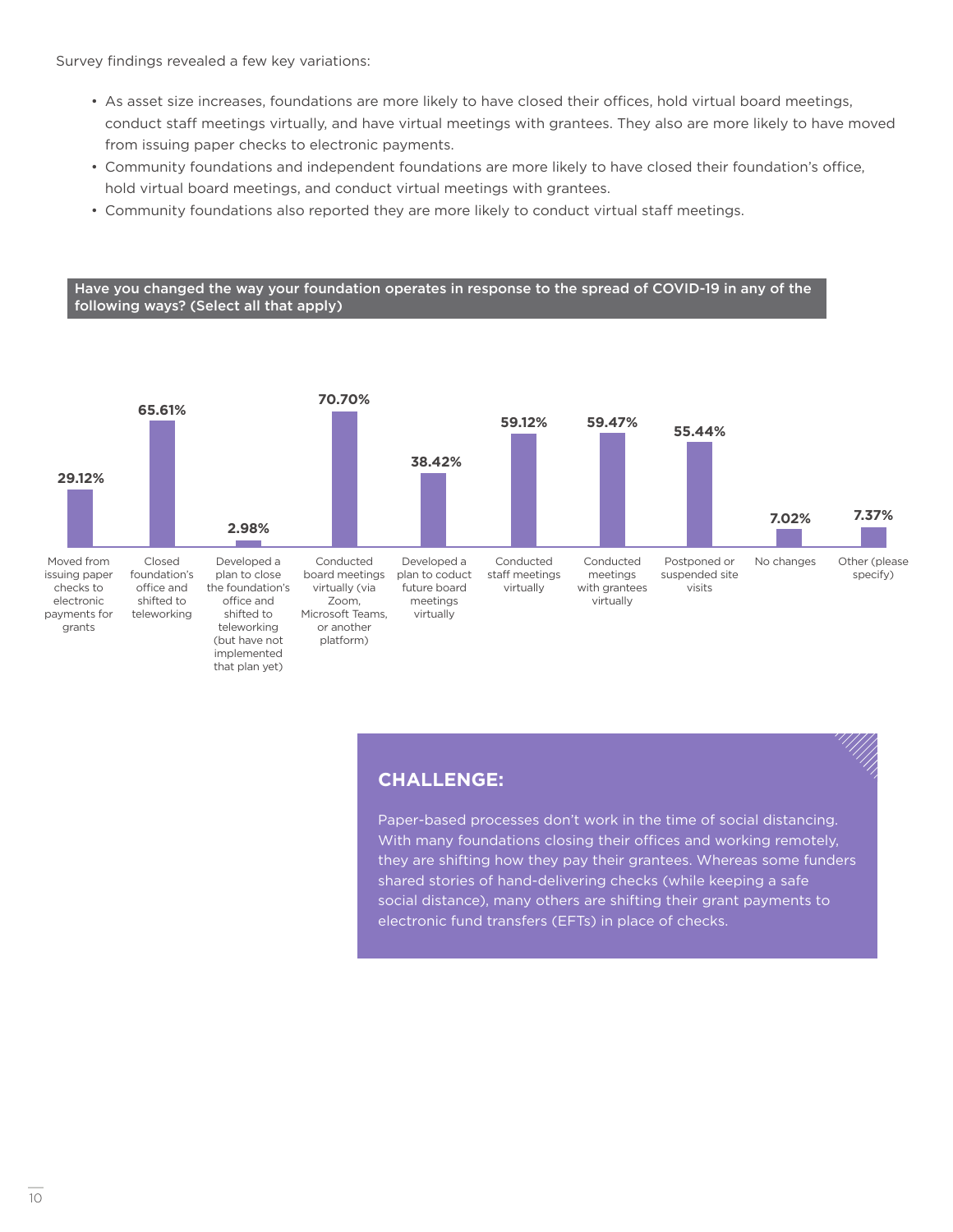Whether it's shifted strategies, better collaboration, streamlined applications, faster approvals, or getting money to grantees more quickly, funders are taking stock of the improvements they've put in place during the pandemic. And they're deciding whether to continue those practices.

"We've proven to ourselves and our grantees that we can be nimble and responsive," says Diane Brown of the Community Foundation for South Central New York. "Why shouldn't we do that moving forward?"

#### In their survey, PEAK Grantmaking asked their members what practices that have changed might continue. Funders reported anticipating that these changes will most likely stick:

- Having open, transparent conversations with grantees about the risks they are facing that will impact program delivery and overall sustainability (69%)
- Offering general operating support instead of project support (53%)
- Reducing application requirements or implementing more flexible requirements for rapid funds (47%)

#### Least likely to stick are these changes:

- Surveying your grantees or community to help anticipate emergent needs response (39%)
- Eliminating or reducing reporting requirements (36%)
- Keeping changes to your decision-making processes (26%)
- Including equity as a primary driver for decision making (29%)
- Engaging in thought leadership by writing or sharing information with funding peers or the sector more broadly about your changed processes or priorities (29%)
- Including a certain percentage of contingency funding in your annual grant budget (29%)
- Tracking the demographic data for the beneficiaries of organizations receiving funds (16%)
- Tracking the demographic data for the leaders of organizations receiving funds (14%)
- Shifting dollars into advocacy work to promote long-term system change to better address the next crisis (13%)

Much here is promising: Shifting to operating support, reducing application requirements, and having open conversations about risk are great changes to keep around. Both PEAK Grantmaking and Exponent Philanthropy hope that grantmakers are using this moment to not only assess how they do business in crisis but to consider how they might incorporate—and further embrace—some of these changes long term.

This crisis is having an outsized impact on oppressed and marginalized people and communities. We encourage philanthropy to work harder to drive equity in their decision making and track demographic data that will help all of uswhen we are on the other side of this pandemic—look back and measure how we rose to the occasion and leaned into our values as a sector.

In addition, engaging in thought leadership—talking to peers about the changes you have made and why you are keeping them—is an effective way to influence change in philanthropy.

Philanthropy also has a role to play in advocating for systems change that will better prepare the nonprofit sector and the communities they serve to better weather the next crisis—and the one after that.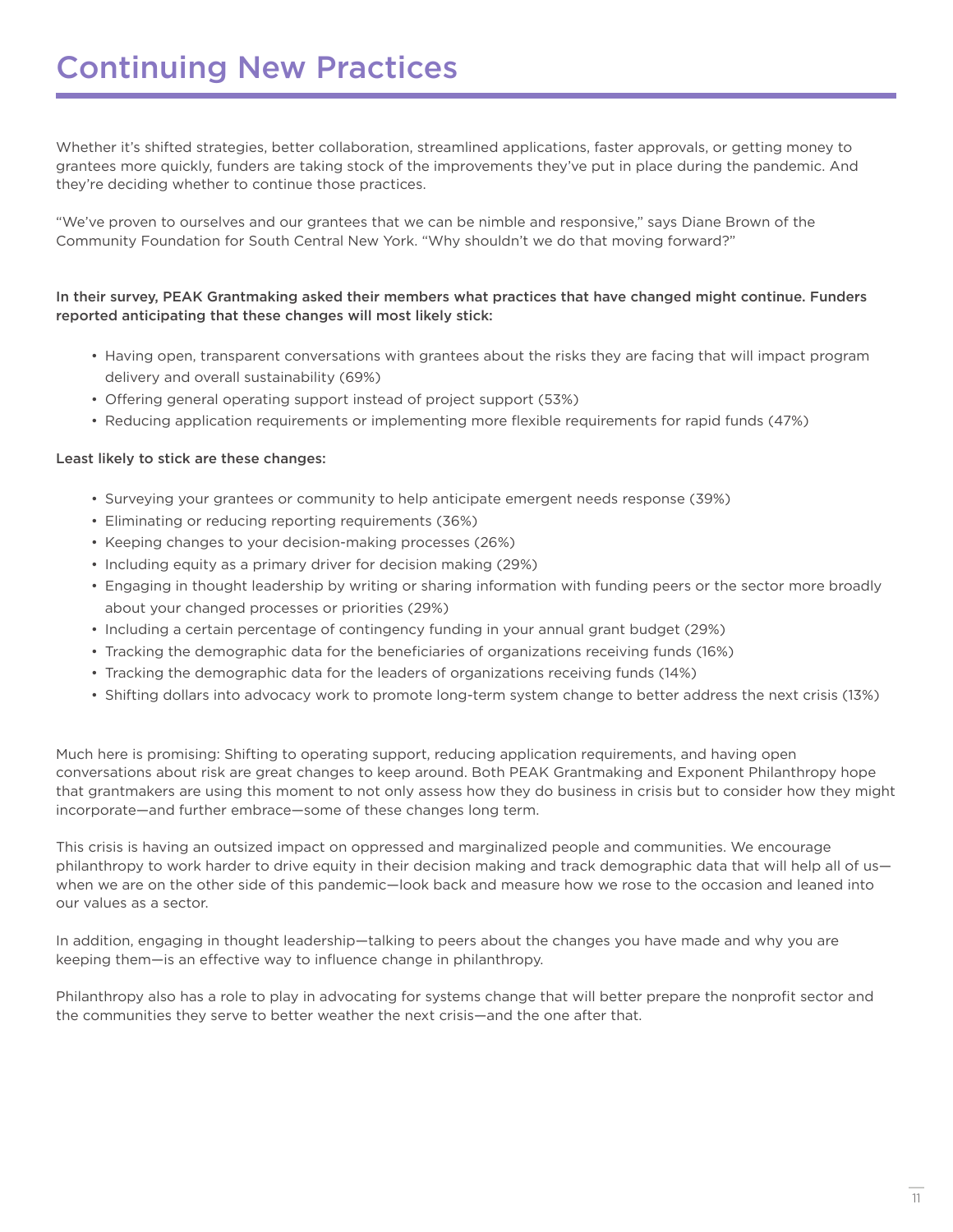Let's have something positive come out of the COVID-19 crisis. It is time for foundations to make permanent changes to their grantmaking practices. We need to be flexible, have trust-based relationships with our grantees, and stop requiring items that are not legally required. Our goal has to be not to go back to the way things were because we now know we can get what we need with less burden on the nonprofits we support."

#### ROBIN BARKER, GEORGE FAMILY FOUNDATION

# Conclusion

PEAK Grantmaking and Exponent Philanthropy encourage funders to leverage our communities and resources to advocate for change inside their organizations and to collectively create a "new normal"—one that values the expertise and partnership that nonprofit leaders bring to the conversation about what it looks like to make an outsized impact at a time when the world is changing so rapidly.

Here are a few action steps to get you started:

"

- Document changed processes—Keep track of what changed, how quickly, and why.
- Make the case—If it works now, why not in the future? What can you reasonably keep doing or stop doing?
- Talk to your nonprofit partners—Keep lines of communication open and ask what your nonprofit partners need most.
- Consider equity and power—As you reflect on how quickly you were able to change and relax restrictions, consider the consequences to communities most impacted by the pandemic if you put those restrictions back into place.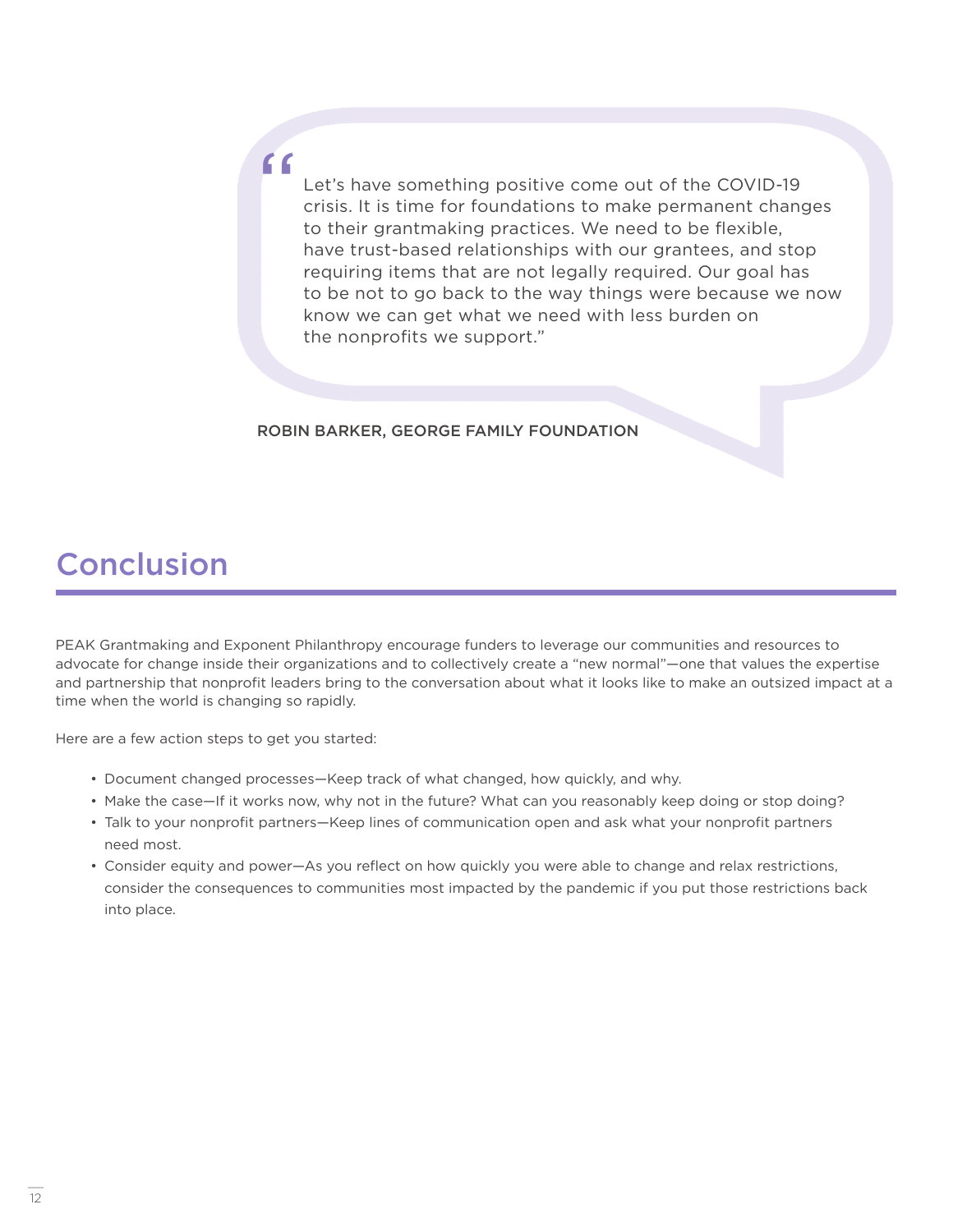### **A: Survey Methodologies**

### **B: Additional Resources**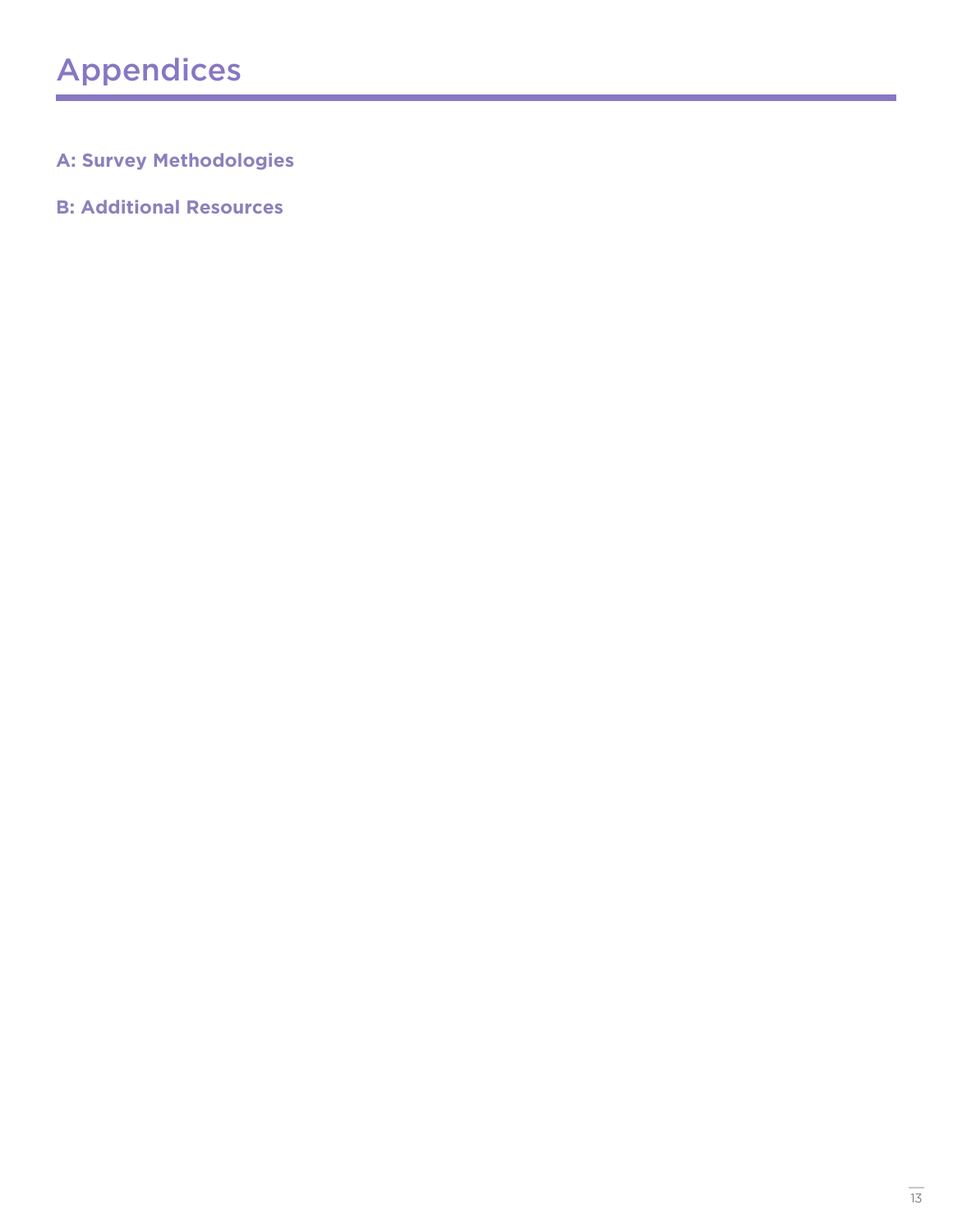### APPENDIX A: SURVEY METHODOLOGIES

#### **PEAK Grantmaking Survey**

PEAK Grantmaking conducted its survey in late April 2020. A flash survey distributed after a community conversation virtual meetings. It had 169 respondents. The majority of respondents in this survey were large private foundations, followed by community foundations and public charities. Corporate funders and small foundations also responded but in smaller numbers. Additional qualitative data are included from report-outs from PEAK Grantmaking's community conversations.

#### **Exponent Philanthropy Survey**

Exponent Philanthropy's survey was conducted in mid-April 2020. A pulse survey distributed via e-mail, it received 964 responses. The majority of respondents were family foundations and independent foundations, followed by community foundations. The survey also included a small number of corporate foundations, donor advised fund holders, and individual donors. Asset size ranged from under \$1 million to more than \$200 million, and the majority of respondents had assets between \$1 million and \$50 million. Additional qualitative data are included from conversations with Exponent Philanthropy members and from Exponent Philanthropy's virtual live discussions that focused on COVID-19.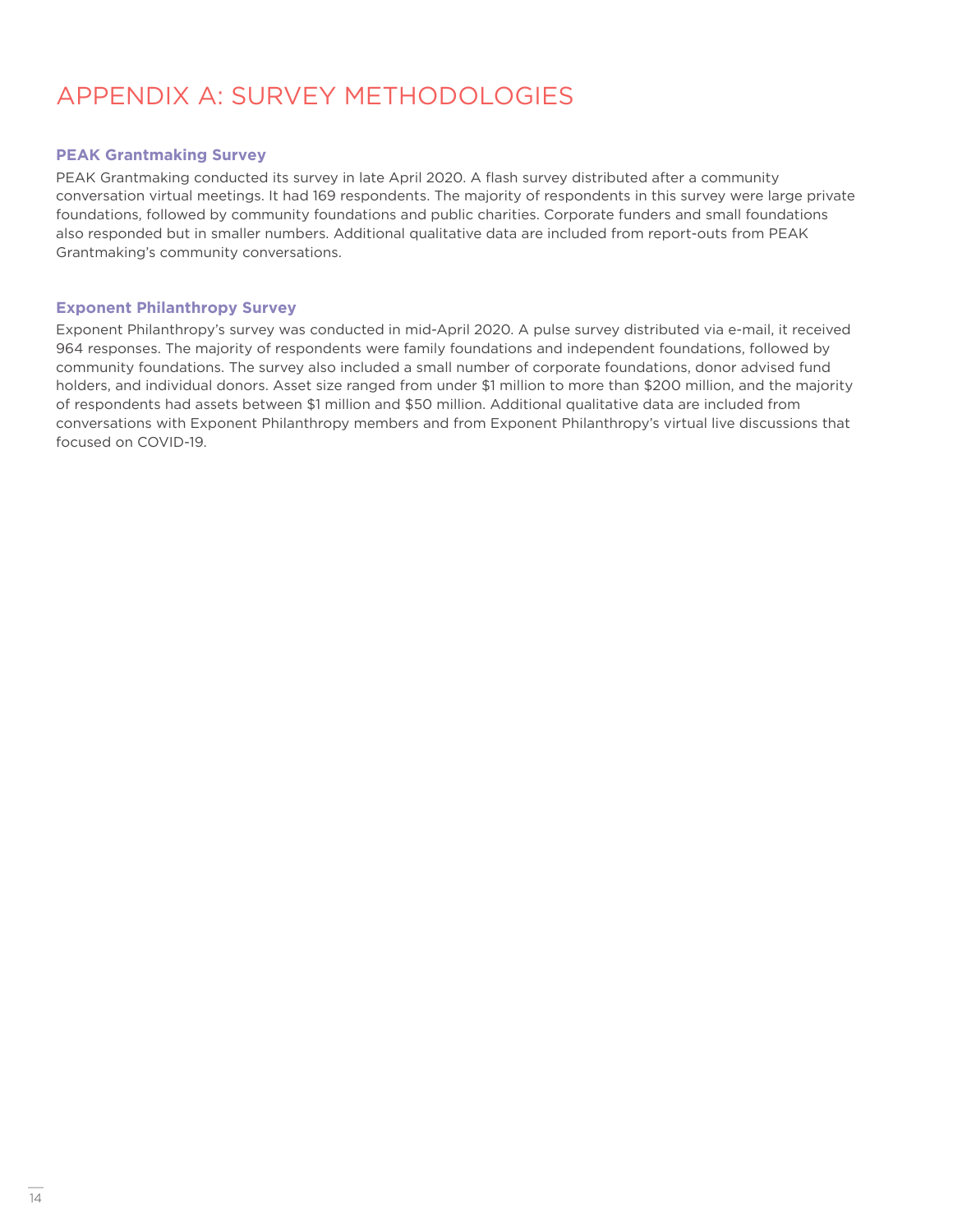### APPENDIX B: ADDITIONAL RESOURCES

#### **Additional Resources from PEAK Grantmaking**

Created by and for PEAK Grantmaking members, [Courage in Practice: Principles for Peak Grantmaking](https://www.peakgrantmaking.org/resource/courage-in-practice-the-principles-for-peak-grantmaking/) is a call to action to transform the practice of philanthropy into the practice of principled grantmaking. These five Principles will help you implement more effective, efficient, and equitable grantmaking practices.

Effective grantmaking organizations deliberately act to redefine the power balance with their grantees, recognizing that grantmakers and grantees are equal partners in the quest for impact. Explore more in [Strategies for Narrowing the](https://www.peakgrantmaking.org/resource/strategies-for-narrowing-the-power-gap-in-philanthropy/)  [Power Gap in Philanthropy](https://www.peakgrantmaking.org/resource/strategies-for-narrowing-the-power-gap-in-philanthropy/).

PEAK Grantmaking, together with the CHANGE Philanthropy Network, Candid, and D5 Compass call for a more reasoned approach to tracking impact by collecting and using demographic data effectively: Action & Accountability: [Why Demographic Data Matters Now](https://www.peakgrantmaking.org/insights/action-accountability-why-demographic-data-matters-now/).

#### **Additional Resources from Exponent Philanthropy**

General Operating Support allows grantees to use funds to strengthen an organization or further its charitable purpose as it sees fit. Read more in the Exponent Philanthropy Resource: [General Operating Support: Grantmaking to Support](https://www.exponentphilanthropy.org/resource/general-operating-support-grantmaking-to-support-mission/)  **[Mission](https://www.exponentphilanthropy.org/resource/general-operating-support-grantmaking-to-support-mission/)** 

As the nonprofit sector continues to expand and organizations seek creative approaches to leverage limited resources, collaboration has become an increasingly popular way to build capacity. Read more in the Exponent Philanthropy Resource: [Supporting Nonprofit Collaboration: Respectful Ways to Help Your Grantees Accomplish More Together](https://www.exponentphilanthropy.org/resource/supporting-nonprofit-collaboration-respectful-ways-to-help-your-grantees-accomplish-more-together/)

Specialized applications and reports can be a burden on nonprofits. Streamlining your processes is a powerful way to give nonprofits more time to devote to their mission. Read more in the Exponent Philanthropy Resource: [Ten Ways to](https://www.exponentphilanthropy.org/resource/ten-ways-to-streamline/)  **[Streamline](https://www.exponentphilanthropy.org/resource/ten-ways-to-streamline/)** 

Leadership begins with a humble act: listening well. Get tips to help you open doors through listening in this Exponent Philanthropy Resource: [Listening Well](https://www.exponentphilanthropy.org/resource/listening-well/)

For more information and resources, see Exponent Philanthropy's webpage [COVID-19 Resources for Funders](https://www.exponentphilanthropy.org/resources/covid-19-resources-for-funders/).